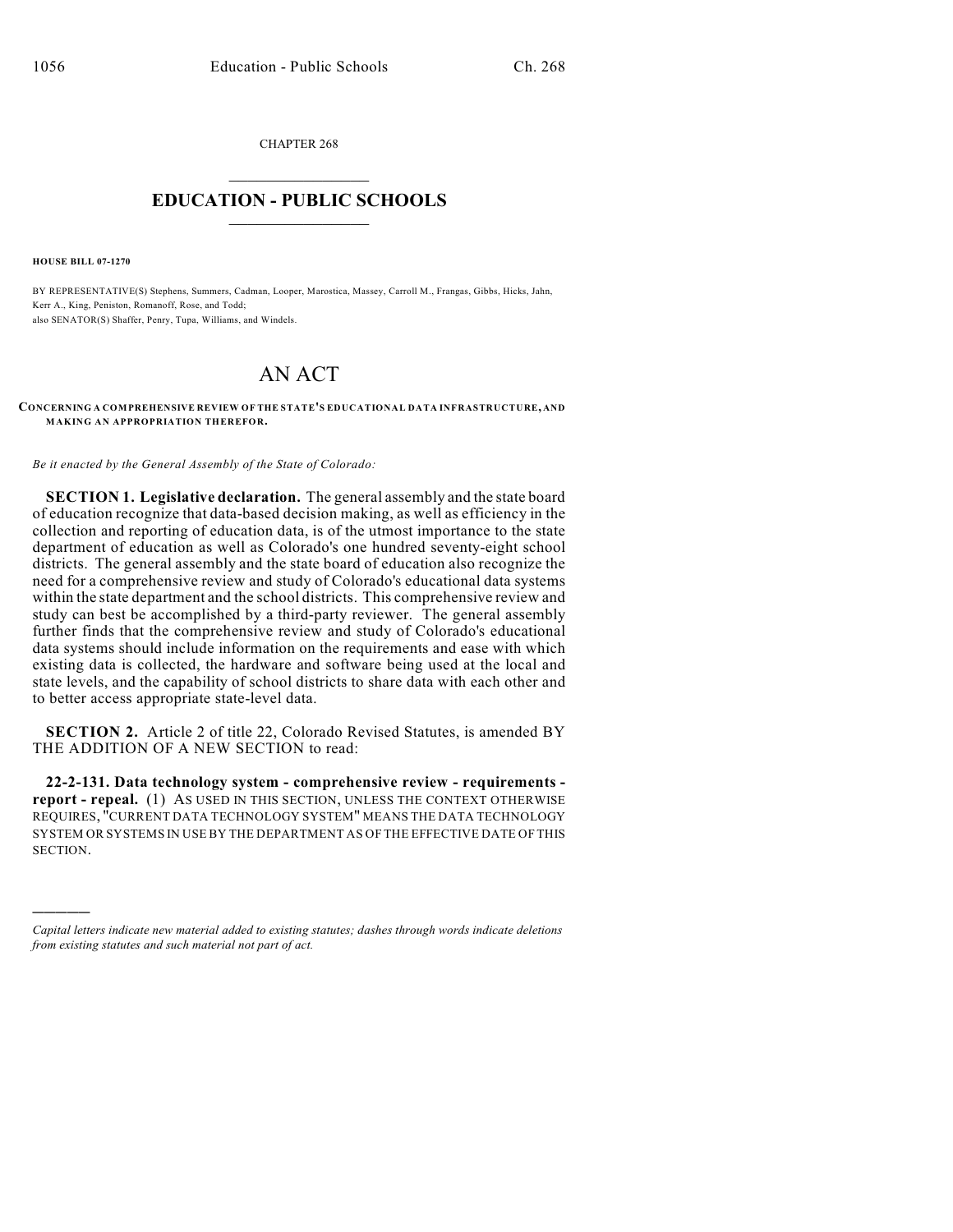(2) WITHIN SIXTY DAYS AFTER THE EFFECTIVE DATE OF THIS SECTION, THE OFFICE OF INFORMATION TECHNOLOGY, CREATED IN THE OFFICE OF THE GOVERNOR PURSUANT TO SECTION 24-37.5-103,C.R.S., SHALL ISSUE A REQUEST FOR PROPOSALS FOR A COMPREHENSIVE ASSESSMENT OF THE DEPARTMENT'S CURRENT DATA TECHNOLOGY SYSTEM. THE ASSESSMENT SHALL BE PERFORMED SUBJECT TO AVAILABLE APPROPRIATIONS AND SHALL PROVIDE A BASELINE INDICATING THE CURRENT DATA TECHNOLOGY SYSTEM'S CAPABILITIES AND SHALL CLEARLY IDENTIFY THE SPECIFIC AREAS IN NEED OF IMPROVEMENT. AT A MINIMUM, THE ASSESSMENT SHALL INCLUDE THE FOLLOWING:

(a) A SURVEY OF A SAMPLING OF SCHOOL DISTRICTS AND PUBLIC SCHOOLS, INCLUDING URBAN AND RURAL SCHOOL DISTRICTS; SMALL, MEDIUM, AND LARGE SCHOOL DISTRICTS AND PUBLIC SCHOOLS; VENDORS OF DISTRICT INFORMATION MANAGEMENT SYSTEMS; AND OTHERS WHO USE THE CURRENT DATA TECHNOLOGY SYSTEM;

(b) A DETERMINATION OF THE STATUS OF THE INTEROPERABILITY FRAMEWORK OF DATABASES FOR APPLICABILITY TO A STATEWIDE AUTOMATED TRANSACTIONAL DATA EXCHANGE SYSTEM; AND

(c) ASSESSMENT OF THE DATA CAPACITIES, REPORTING ACCESS, AND DATA EXCHANGE SYSTEMS WITHIN THE CURRENT DATA TECHNOLOGY SYSTEM.

(3) THE REQUEST FOR PROPOSALS SHALL REQUIRE THE CONTRACTOR THAT THE OFFICE OF INFORMATION TECHNOLOGY, CREATED IN THE OFFICE OF THE GOVERNOR PURSUANT TO SECTION 24-37.5-103,C.R.S., SELECTS TO PERFORM THE ASSESSMENT TO INCLUDE A REVIEW THAT EXAMINES AND ADDRESSES THE FOLLOWING ISSUES AND AREAS AS THEY APPLY TO THE CURRENT DATA TECHNOLOGY SYSTEM:

(a) THE SERVICES, APPLICATIONS, ARCHITECTURE, AND RESOURCES; AND

(b) A CUSTOMER SERVICE SURVEY OF A SAMPLING OF SCHOOL DISTRICTS AND PUBLIC SCHOOLS, INCLUDING URBAN AND RURAL DISTRICTS, AND SMALL, MEDIUM, AND LARGE SCHOOL DISTRICTS AND PUBLIC SCHOOLS. THE SURVEY SHALL ADDRESS DATA SUPPORT, COMPATIBILITY, AND CONCERNS FROM SCHOOL DISTRICTS AND PUBLIC SCHOOLS ABOUT THE CURRENT DATA TECHNOLOGY SYSTEM AND PRACTICES.

(4) THE FINAL ASSESSMENT REPORT FROM THE CONTRACTOR SHALL IDENTIFY:

(a) ANY DUPLICATION OF EFFORT, SERVICES, OR RESOURCES;

(b) INEFFICIENCIES AND COSTLY REDUNDANCIES WITHIN THE CURRENT DATA TECHNOLOGY SYSTEM; AND

(c) THE ELIMINATION OF INCOMPATIBLE STANDARDS AND ARCHITECTURES.

(5) ON OR BEFORE DECEMBER 1, 2007, THE DEPARTMENT SHALL REPORT THE FINDINGS AND RECOMMENDATIONS OF THE ASSESSMENT COMPLETED PURSUANT TO THIS SECTION TO THE STATE BOARD; THE EDUCATION COMMITTEES OF THE SENATE AND HOUSE OF REPRESENTATIVES, OR ANY SUCCESSOR COMMITTEES; THE GOVERNOR; SCHOOL DISTRICTS; THE EDUCATIONAL DATA ADVISORY COMMITTEE